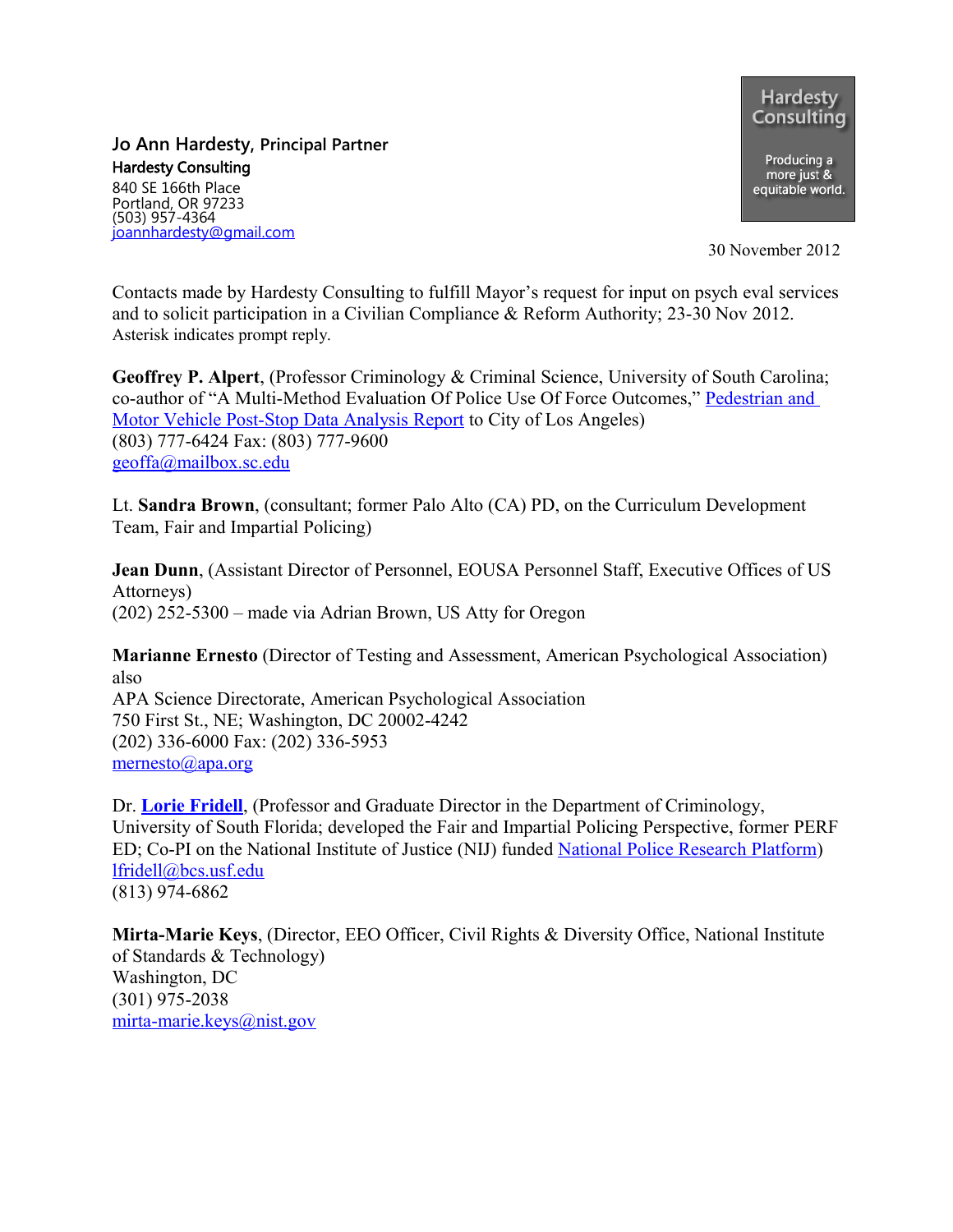**Bruce Kubu**, (Senior Research Associate & directs PERF s Law Enforcement Center for Survey Research (LECSR) Police Executive Research Forum, co-author of 'A Multi-Method Evaluation Of Police Use Of Force Outcomes') 1120 Connecticut Avenue, NW, Washington , DC , 20036 (202)454-8308 Fax: (202)466-7826 [bkubu@policeforum.org](mailto:bkubu@policeforum.org)

\***Frank** (Francis X.) **Hartmann**, (Lecturer, Research Fellow, Criminal Justice Policy and Management; Chaired Kennedy School's Executive Sessions on Policing) John F. Kennedy School of Government, Mailbox 103; 79 JFK Street; Cambridge, MA 02138 617-495-7506 Fax: 617-496-9053 [frank\\_hartmann@Harvard.Edu](mailto:frank_hartmann@Harvard.Edu)

**Rodolfo F. Hurtado** (Outreach Program Coordinator, Oregon, U.S. Equal Employment Opportunity Commission) Washington, DC 800-669-4000 [rodolfo.hurtado@eeoc.gov](mailto:rodolfo.hurtado@eeoc.gov)

**Robert J. Kaminski** (Professor Criminology & Criminal Science, University of South Carolina; co-author of "A Multi-Method Evaluation Of Police Use Of Force Outcomes,") (803) 777-1560 Fax: (803) 777-9600 Email: [kaminskb@mailbox.sc.edu](mailto:kaminskb@mailbox.sc.edu)

**Rob Koch** (Organizational Developers Network of Oregon) 14780 SW Osprey Drive, Suite 365; Beaverton, OR 97007 [info@odnoregon.org](mailto:info@odnoregon.org)

**Kim Kohlhepp** (Police Psychological Services, International Association of Chiefs of Police) 515 North Washington St Alexandria, VA, 22314 USA 703.836.6767 or 1.800.THE IACP; ext. 237 fax: 703.836.4543

\***Anna T. Laszlo** (Training on issue of biased policing with Fair and Impartial Policing) Director, Research and Knowledge Management Services, Circle Solutions, Inc. 8280 Greensboro Drive, Suite 300, McLean, Virginia 22102 [alaszlo@circlesolutions.com](mailto:alaszlo@circlesolutions.com) Direct: 703-902-1204, Mobile: 703-439-4839, Home Office: 202-237-1899

**Jessie Lee** (Civil Rights Committee, International Association of Chiefs of Police) also **Rosemary DeMenno**, & **Jerry Needle** (Community Policing, IACP) 515 North Washington St Alexandria, VA, 22314 USA 703.836.6767 or 1.800.THE IACP; ext. 264 fax: 703.836.4543 [lee@theiacp.org](mailto:lee@theiacp.org)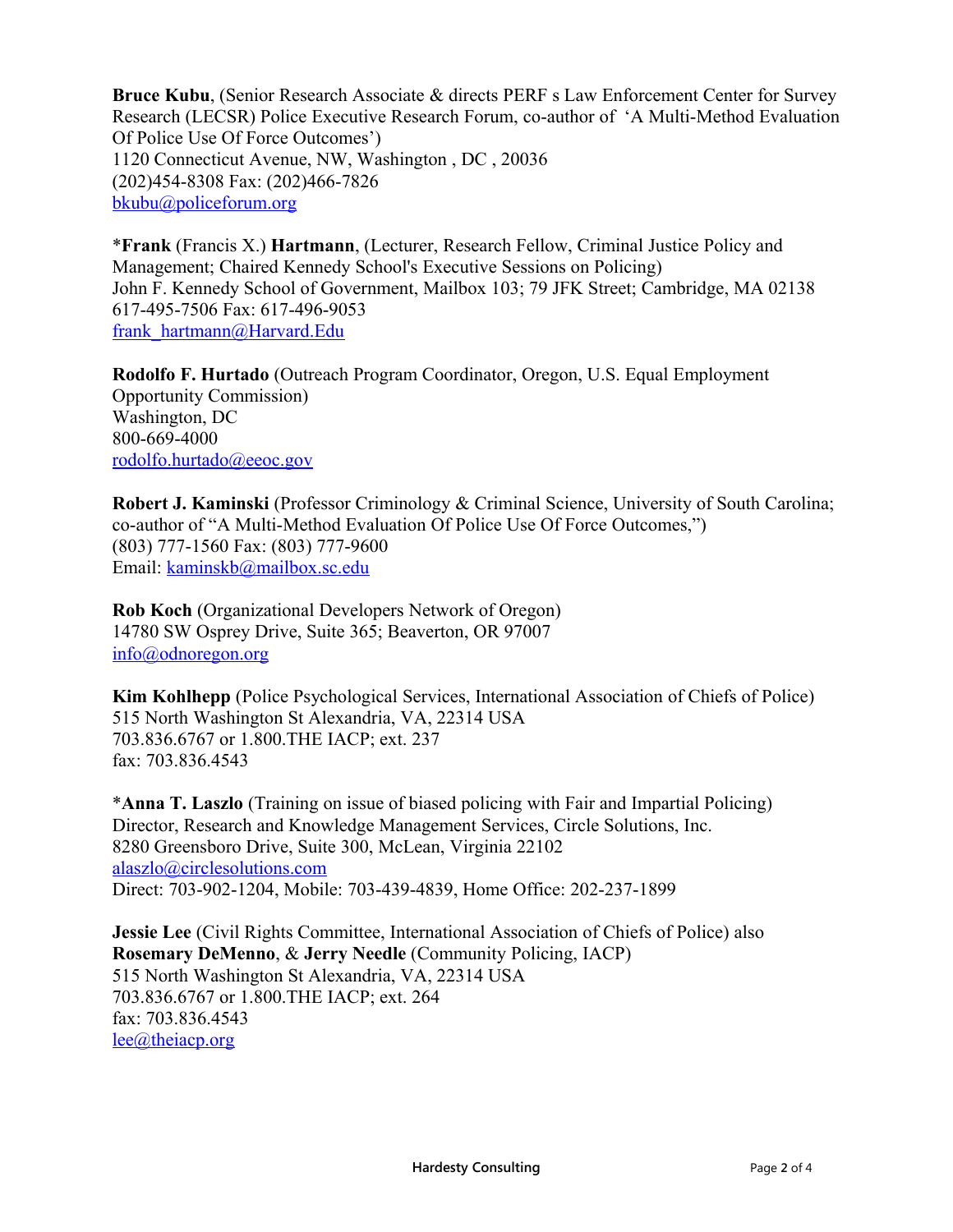**Herman 'Dutch' Leonard** (Prof. Public Management, Kennedy School; Co-chair Social Enterprise Initiative at Harvard Business School. Teaches leadership, organizational strategy, crisis management, and financial management. Research on crisis management, corporate social responsibility, and performance management. Experience w/ ACLU & health care.) John F. Kennedy School of Government, Mailbox 28; 79 JFK Street; Cambridge, MA 02138 617-495-1117 Fax: 617-496-0545 [dutch\\_leonard@Harvard.Edu](mailto:dutch_leonard@Harvard.Edu)

**John M. MacDonald** (Chair, Department of Criminology, Penn; co-author of "A Multi-Method Evaluation Of Police Use Of Force Outcomes," "The Effectiveness of Community Policing in Reducing Urban Violence," & "Race, Neighborhood Context, and Perceptions of Injustice by the Police")

[johnmm@sas.upenn.edu](mailto:johnmm@sas.upenn.edu)

**Lori Latrice Martin** (Department of African American Studies, John Jay College of Criminal Justice) 445 West 59th Street, 3219 North Hall; New York, NY 10019 (212) 237.8758 [lmartin@jjay.cuny.edu](mailto:lmartin@jjay.cuny.edu)

\*E**va McGann** (US DoJ Bureau of Justice Assistance, National Training and Technical Assistance Center) Washington, DC 855-252-8822 [nttac@bjatraining.org](mailto:nttac@bjatraining.org)

**Mark Moore** (Hauser Professor of Nonprofit Organizations and Director of the Hauser Center for Nonprofit Organizations; former Chairman of the Program Criminal Justice Policy and Management at Harvard's Kennedy School of Government) John F. Kennedy School of Government, Mailbox 74; 79 JFK Street; Cambridge, MA 02138 617-495-1113 Fax: 617-496-4602 [mark\\_moore@harvard.edu](mailto:mark_moore@harvard.edu)

\***Dave Nershi** (Executive Director, Society for Industrial & Organizational Psychology) 440 E Poe Rd, Ste 101; Bowling Green, OH 43402 419-353-0032 FAX 419-352-2645 [dnershi@siop.org](mailto:dnershi@siop.org)

**Jane Reimus** (Assistant Director, HR, Policy & Special Programs EOUSA Personnel Staff, Executive Offices of US Attorneys) (202) 252-5315 – made via Adrian Brown, US Atty for Oregon

**Bob & Lore Ryan** (Psychologists, Portland-based; Native American specialty) [bobloye@comcast.net](mailto:bobloye@comcast.net)